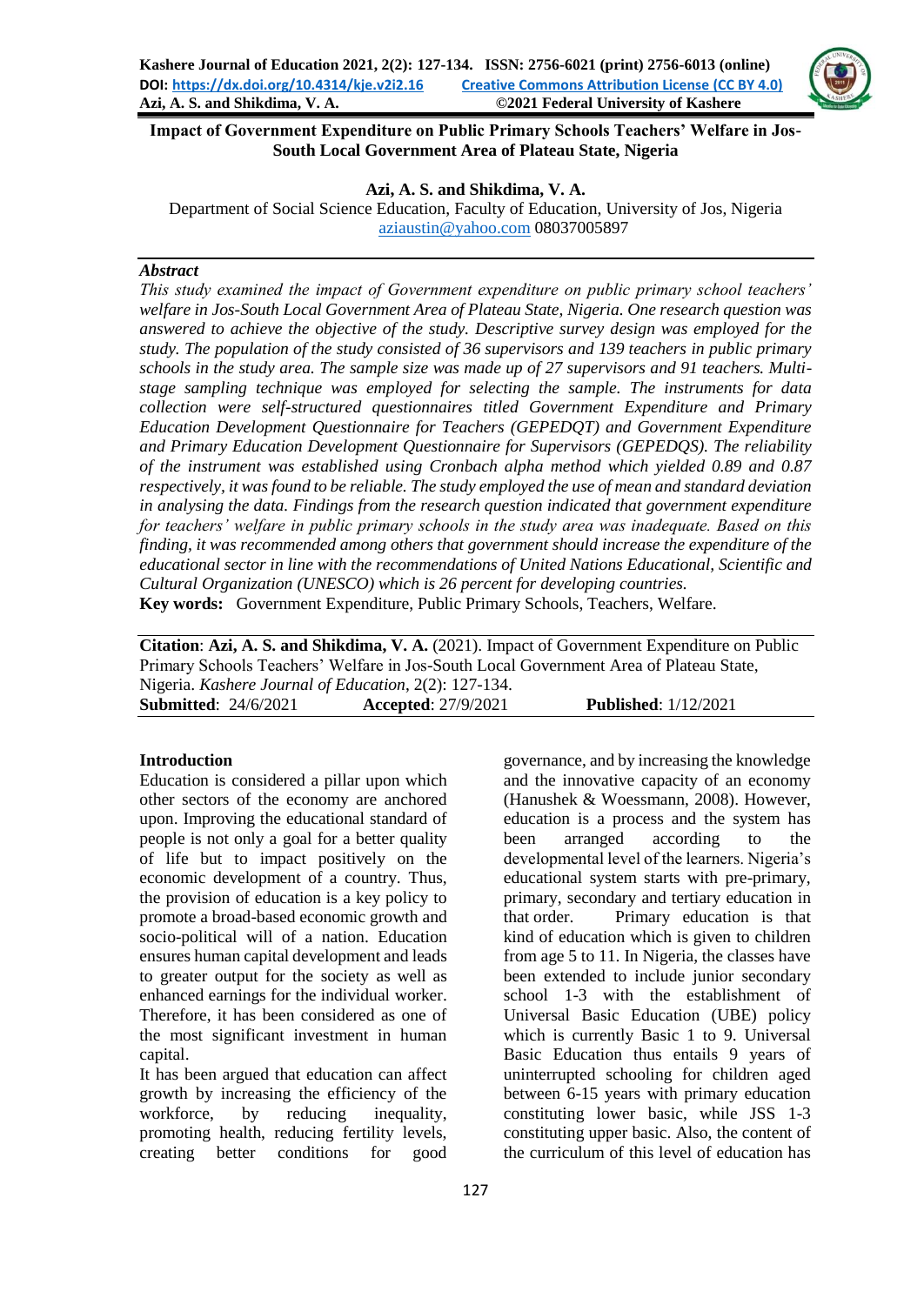

also been transformed and enlarged to accommodate a wide body of knowledge in the light of the ever changing global trends in science, technology and arts. It is also meant to lay a solid foundation for the senior secondary school where they are prepared for useful living in the society.

The goals of primary education according to section 4 of the National Policy on Education (FGN, 2013) include: inculcating permanent literacy, numeracy and ability to communicate effectively; laying a sound basis for scientific and reflective thinking; giving citizenship education as a basis for effective participation and contribution to the life of the society; molding the character and developing sound attitude and morals in the child; developing in the child the ability to adapt to his changing environment; giving the child opportunities for developing manipulative skills that will enable the child function effectively in the society within the limits of the child's capacity; and then providing the child with basic tools for further educational advancement, including preparation for trade and craft of the locality. Achieving all these goals depend on the expenditure incurred by the relevant authority such as government as the case in the context of this study.

Government expenditure on education consists of recurrent and capital public spending on educational institutions. In many developing countries like Nigeria, the role of government as a provider of funds to the education sector at primary, secondary and tertiary levels is a great concern. In the quest for educational development, Nigeria's governments at federal, state, and local levels have increasingly augmented their allocations for education so as to achieve the desired educational goals in the country. United Nations Educational Scientific and Cultural Organization, (UNESCO, 2019) recommended a minimum of 26 percent budgetary benchmark to enable nations adequately cater for rising education demands. Unfortunately, most developing countries especially emerging economies like Nigeria have been devoting considerably lower amount of resources to their educational sectors (Utomi, 2020). Government spending on education in

Nigeria has been dwindling rather than maintaining an upward trend.

This low expenditure affects both the federal and state governments negatively since funding of public primary education is mostly done by them. For instance, Utomi (2020) reported that in 2017, the federal government allocated N550 billion to the education sector, the breakdown shows that N398 billion was for recurrent expenditure, N56 billion for capital expenditure while N95 billion was for the Universal Basic Education Commission (UBEC). In 2018, only 7.04 percent of the 8.6 trillion Federal Government budget was allocated to education, with N435.1 billion for recurrent expenditure, N61.73 billion for capital expenditure and N109.06 billion for the Universal Basic Education Commission. The allocation is lower than the 7.4 percent the government allocated to the education sector in the 2017 budget.

In 2019, N620 billion representing 7.02 percent of the budget was allocated to the education sector. Although the N620 billion allocated to the sector in 2019 was higher in naira terms than the N550 billion allocated in 2017, there is a decrease in percentage terms lower than the UNESCO recommended range of 26 percent for developing countries. The budgetary allocation for education in 2020 was 6.7 percent of the N671.07 billion budget by the Federal Government of Nigeria. The sum includes the statutory transfer allocated to the Universal Basic Education Commission (UBEC), which was N111.79 billion. When compared with 2019, there is, however, a 44.37 per cent increase in capital expenditure. Yet, a short fall in the UNESCO's benchmark. Further analysis reveals that the following were allocated in the previous years: 6 per cent in 2017, 7.1 per cent in 2018 and 5.9 per cent in 2019 (Utomi, 2020). Such allocations to the education sector are lower than the UNESCO recommended range of 26 percent for developing countries.

Given the importance of government spending and financing of the educational sector in Nigeria, the question about whether government expenditure on education affects the growth and development of public primary education remains unanswered. Development of primary education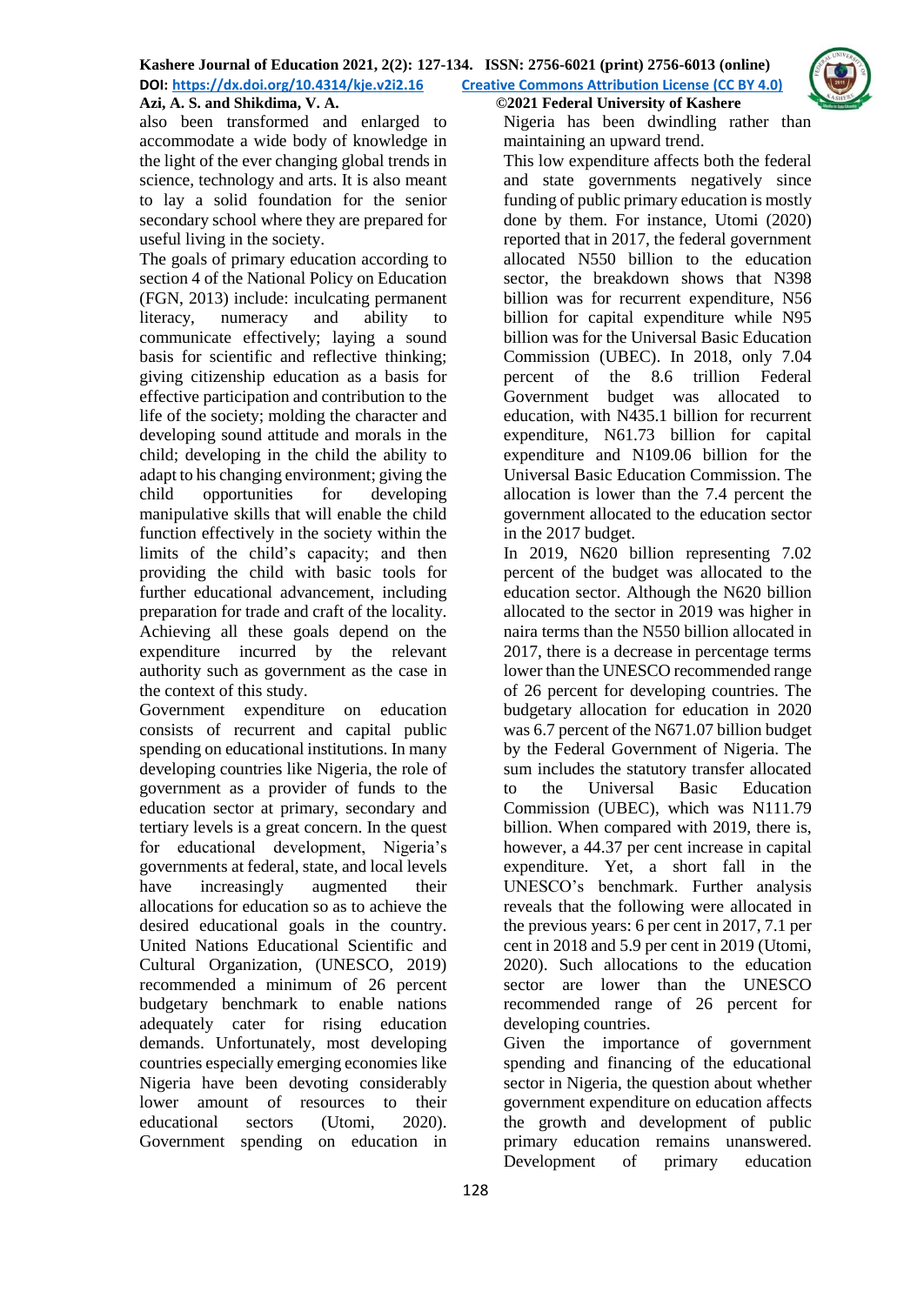

encompasses financing to ensure quantitative and qualitative transformation of the key sectors of public primary education. One of such sectors is teachers' welfare. It is believed that government expenditure on public primary education may have positive or negative impact on teachers' welfare. Teachers' welfare is seen in terms of regular promotion, payment of salaries and allowances, minimum wage as well as gratuity and pension of retirees. The importance of primary school teachers' regular promotion, payment of salaries and allowances, minimum wage as well as gratuity and pension of retirees in the overall cost of public primary education is central to the performance of public primary school teachers. It would be expected therefore that expenditure may be increased as teachers' salaries are increased because the wage bill will also increase. The extent of this increase will be dependent on how dispersed the teacher pay scale is, depending on the qualification or years of service, government income, and economic reality of the nation. Contrastingly, despite the budgetary allocation, public primary school teachers' welfare in terms of regular promotion, payment of salaries and allowances, minimum wage as well as gratuity and pension of retirees have been worrisome in Plateau State.

The importance of the welfare of teachers at the primary school level cannot be overemphasized. However, there seems to be no study undertaken to empirically investigate the impact of government expenditure on public primary school's teachers' welfare in the study area, hence the need for this study which assessed the impact of government expenditure on public primary school teachers' welfare in Jos-South Local Government Area of Plateau State.

### **Objective of the Study**

The objective of this study was to examine the impact of government expenditure on teachers' welfare in public primary schools in Jos-South Local Government Area of Plateau state.

# **Research Question**

The following research question guided the study:

1. What is the impact of government expenditure on public primary school teachers' welfare in Jos-South local Government Area of Plateau state?

## **Theoretical Framework**

This study was hinged on Rostow- Musgrave Theory of Public Expenditure Growth (1969). This theory is the combination of facts and principles by Rostow and Musgrave (1969). Rostow presented a political theory of the stages of growth and the role of public finance in the process, whereas Musgrave provided a macroeconomic viewpoint of public expenditure policy for industrialization and development. According to this theory, in the early stages of economic growth and development, investment made by public sector as amount of total investment is found to be high. This theory is based on an economic development model. Musgrave and Rostow argued that to achieve economic growth, government spending is a major determinant and driver. They proposed that the state grows like an organism and makes decisions for the social wellbeing of the citizen. Provision of basic social amenities and infrastructure such as water, road, energy, security, and sanitation are to be provided by the public sector. As economic growth begins, public spending increases towards human capital development such as health and education required to sustain economic growth.

The implication of Musgrave and Rotow's theory to the present study is that government expenditure on primary schools' staff welfare in Nigeria is the sole responsibility of government. In as much as government is required to provide the basic social amenities and infrastructure required for the development and growth of primary schools, much more is needed for the improvement of teachers' welfare. This is because well motivated teachers will enhance their productivity and hence an improvement in the performance of primary school pupils.

# **Literature Review**

Primary school teachers' welfare is central in the education sector because teachers are the key implementers of educational policies and curriculum. Primary school teachers' welfare means salaries and allowances, services and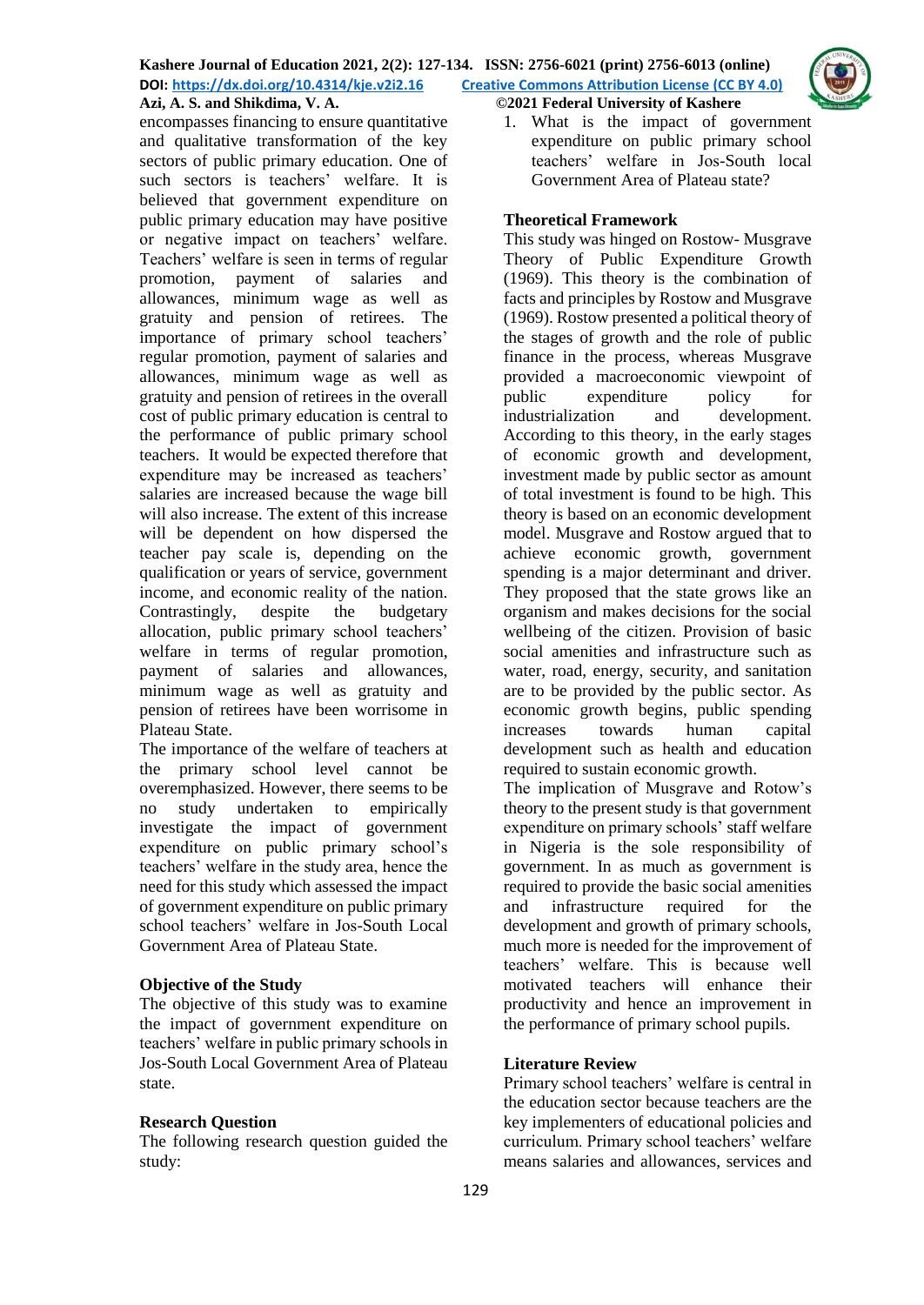

prompt response to their needs in order to enhance their psychological and social wellbeing. Unfortunately, most teachers at the public primary level lack the passion for the profession due to lack of motivation, and yet they are the first to be blamed for poor pupils' achievement.

The poor funding of the education sector in Nigeria is not limited to inadequate infrastructure alone but also on the poor incentive structure of teachers in the school system. Public teachers are the least paid in the entire public service in Nigeria which is an indication of the nonchalant attitude of government with regards to the educational sector generally and in the primary sector in particular (Oriakhi & Ameh, 2014).

Akpan and Ita (2012) conducted a study on teacher's professional development and quality of Universal Basic Education in Lagos State, Nigeria. Three hypotheses guided the study. Correlation design was used for the study and simple random sampling technique was used to select 500 teachers from the primary and junior secondary schools for the study. Pearson product moment correlation statistics was used for data analysis. The findings of the study revealed that teachers' participation in induction programmes, Information and Communication Technology (ICT) training and seminars/workshops significantly affected the quality of Universal Basic Education in Lagos State. The study used correlation design to determine existing relationship between teachers' professional development and quality of Universal Basic Education. Furthermore, the study adopted the simple random sampling. The present study adopted descriptive survey design and multi-stage sampling technique respectively.

Similarly, Ameh and Oriakhi (2014) carried out a study on government expenditure and the development of the education sector in Nigeria. The study adopted the time series linear forecasting model, covering the period between 1980 to 2011. The study used secondary data to carry out its analysis. The Johansen Co-integration test was employed to examine the Long run relationship between the respective variables. The use of cointegration revealed that there is a long-run relationship between the variables and that

they are statistically significant. The reviewed study used secondary data and a meta-analysis approach, while the present study used primary data and descriptive survey.

In a study by Elumah, Shobayo and Adeleke (2017) on the effect of expenditure on education, human capital development and economic growth in Nigeria, between1970- 2015, the study employed an ex-post facto research design using time series data. The data used for the study were obtained from secondary data. The Johansen Co-integration test and Error Correction Mechanism estimated model found that that there is no significant effect of expenditure on education and human capital development on economic growth in Nigeria. The reviewed study adopted secondary data and was on the education sector generally while the present study used primary data and was delimited to primary education only.

Igbogi (2018) conducted a study on teachers' welfare and commitment as determinants of productivity in Bayelsa State, Nigeria. The objective of the study was to examine whether teachers' welfare and commitment enhances productivity in secondary schools in Bayelsa State. Four research questions and one hypothesis were formulated to guide the study. A descriptive survey research [design](http://www.ijsre.com/) was [employe](http://www.ijsre.com/)d. 10 public secondary schools were randomly selected in the study area. The sample of the study had 350 respondents, comprising of 200 students, 140 teachers and 10 principals. Pearson Product Moment correlation analysis was used to test the hypothesis at 0.05 level of significance. The result of the study showed that teachers' welfare package enhances productivity. The study also revealed that effective organization/management, staff training, good financial benefits and regular promotion influences productivity. There was also a negative but significant relationship between teachers' commitment and students' academic performance in SSCE examinations. The reviewed study also used primary data and survey design but it was conducted in secondary schools while the present study was conducted in primary schools.

On the whole, most of the literature reviewed revealed that many studies have been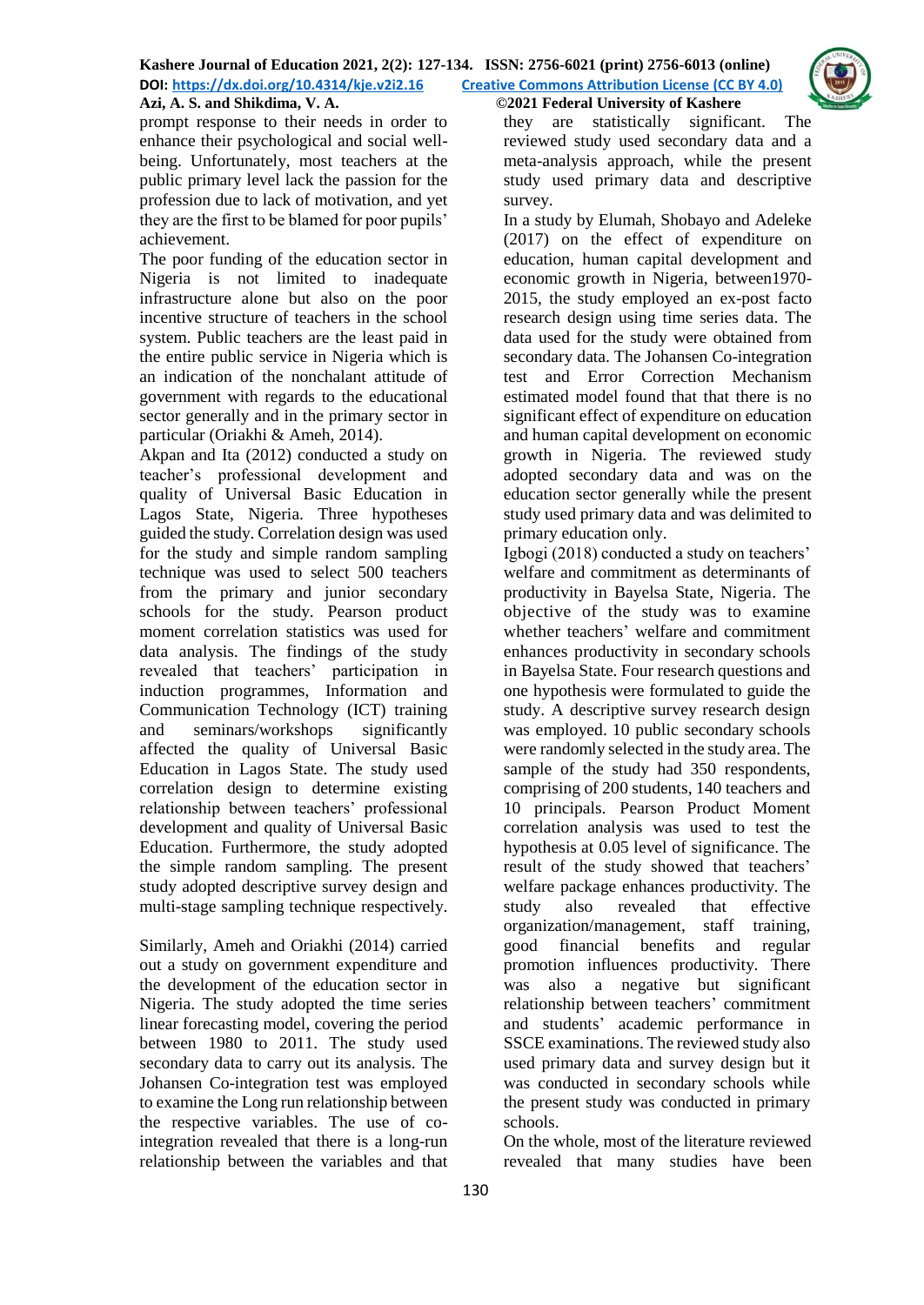

conducted on the impact of government expenditure on the education sector. Furthermore, most of the studies adopted secondary data and meta-analysis approach. In addition, the Impact of government expenditure on education was examined generally and none was on primary schools. This necessitates the need for this study which examined the impact of government expenditure on primary schools' teachers' welfare in Jos South Local Government Area of Plateau State Nigeria.

## **Methodology**

This study employed the descriptive survey design. The choice of this design is justifiable on the fact that government has expended on primary education, hence a variable that cannot be manipulated and the researcher examined the influence of such expenditure on the welfare of primary school teachers.

The population of this study consisted of 36 supervisors and 139 teachers in public primary schools in the study area (Jos South Local Education Authority, 2020 Data). The sample for the study comprised of 118 respondents (27 supervisors & 91 teachers) drawn from the population in the study area. This sample size was drawn from the sample determination table of Yamane (2007) who asserted that in a population of between 170 and 179 subjects, the required sample size of 118 is justifiable and adequate.

Proportionate stratified sampling technique was used for choosing the representative sample of the population. Proportionate stratified sampling is a means of obtaining a sample from unequal segment of population. It involves dividing the sampling unit into groups or categories and then selecting a sample randomly from each group (Defranzo, 2015). Proportionate stratified sampling technique was used because the population of

the study was made up of strata of supervisors and teachers. Thus, the population of the study was stratified by the researchers into: strata A which consisted of supervisors and strata B; the composite of teachers.

The instruments used for data collection for this study were a self-developed questionnaire titled "Government Expenditure and Primary Education Development Questionnaire for Teachers (GEPEDQT**)**" and Government Expenditure and Primary Education Development Questionnaire for Supervisors (GEPEDQS**).**  Both instruments (GEPEDQT & GEPEDQS) were generated based on the objective of the study. From the review of the relevant literature, textbooks, personal observations and experiences, the researchers developed the items that measure government expenditure and teacher's welfare. The instruments were validated by two experts from economics department, and one from research, test and measurement unit of University of Jos. To determine the reliability of the instrument, the Cronbach Alpha reliability method was adopted. The result for internal reliability indexes of GEPEDQT and GEPEDQS yielded 0.89 and 0.87 coefficients respectively. This was adjudged reliable coefficients for administration. Mean score and standard deviation was used to answer the research question. A Statistical Package for Social Sciences (SPSS) version 25 was used in analyzing the data obtained.

# **Results**

**Research Question:** What is the impact of government expenditure on public primary school teachers' welfare in Jos-South local Government Area of Plateau state? The result obtained from teachers is presented in Table 1.

**Table 1: Teachers Responses about the Impact of Government Expenditure on Public Primary School Teachers' Welfare N=91**

| S/N | <b>Statement</b>                                                                    |      |      | Remark   |
|-----|-------------------------------------------------------------------------------------|------|------|----------|
|     | Teachers' welfare in primary schools is<br>adequately catered for by the government | 2.02 | 1.59 | Rejected |
|     | Teachers' promotion comes as at when due                                            | 2.60 | 1.41 | Rejected |
|     | Salaries/allowances of teachers are always<br>provided without delay                | 2.32 | 1.24 | Rejected |
|     | Primary school teachers are benefiting from<br>the minimum wage                     | 2.75 | 1.58 | Rejected |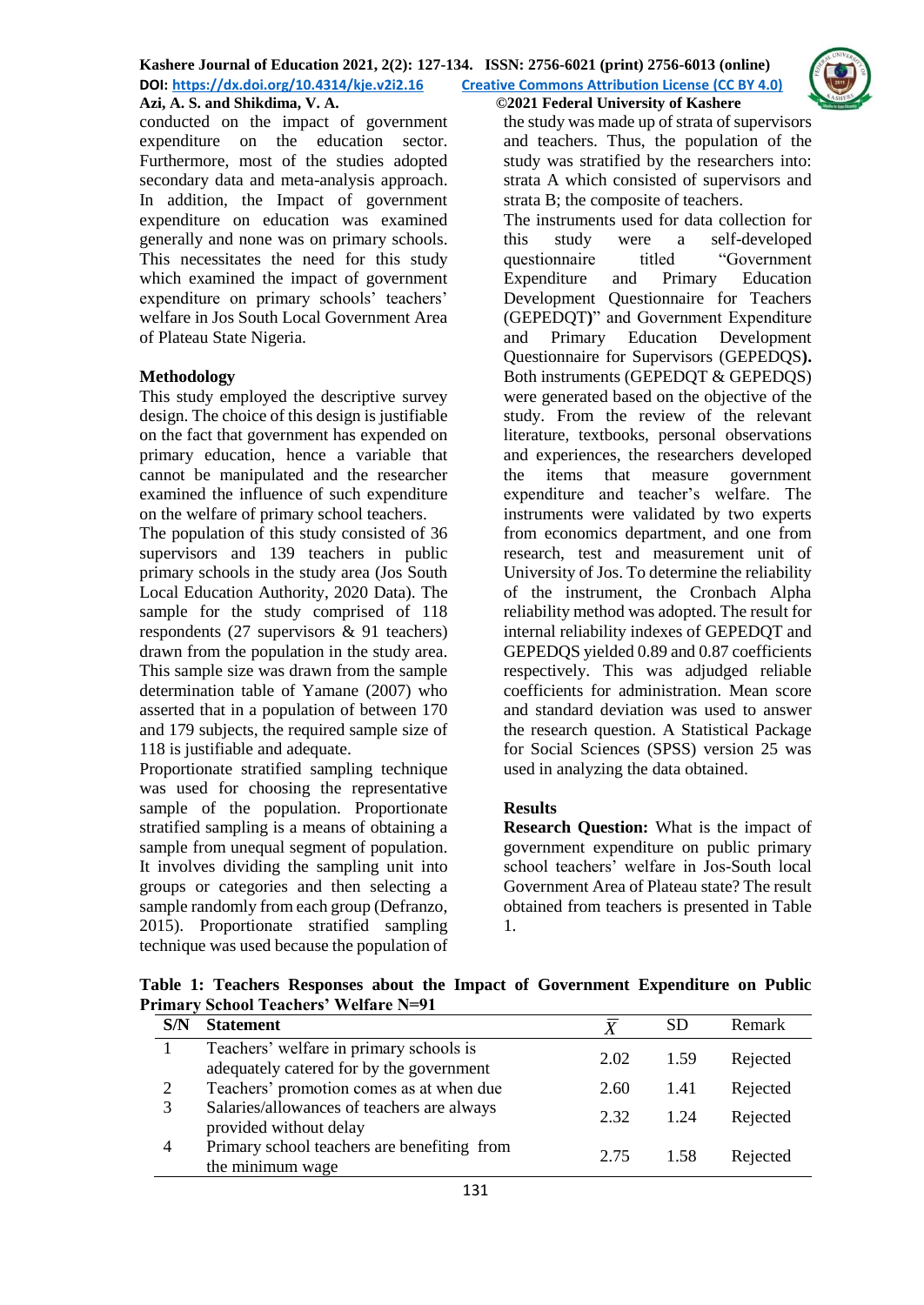|                                             | Kashere Journal of Education 2021, 2(2): 127-134. ISSN: 2756-6021 (print) 2756-6013 (online) |  |
|---------------------------------------------|----------------------------------------------------------------------------------------------|--|
| DOI: https://dx.doi.org/10.4314/kje.v2i2.16 | <b>Creative Commons Attribution License (CC BY 4.0)</b>                                      |  |
| Azi, A. S. and Shikdima, V. A.              | ©2021 Federal University of Kashere                                                          |  |

| Government pay gratuity and pension of<br>retirees without any delay to teachers | 3.37 | 1.19 | Rejected |
|----------------------------------------------------------------------------------|------|------|----------|
| <b>Average Means and standard deviation</b>                                      | 2.61 | 1.40 | Low      |

**NB:** N = 91. Decision:  $X < 3.0$  = Rejected/low,  $X \ge 3.0$  = Accepted/high, as measured on 5point Likert scale.

Results in Table 1 revealed that all the items had mean scores less than the mean bench mark of 3.0 except item five with mean scores greater than the cut off mean ( $\overline{X} > 3.0$ ). Average mean score ( $M = 2.61$ ,  $SD = 1.40$ ) less than 3.0 showed that government expenditure had low impact on teachers' welfare. This implies that primary school teachers' welfare is not adequately catered for, promotion is not coming as at when due, salaries and allowances are delayed, and teachers are not benefiting from the minimum wage. Teachers accepted that government pay gratuity and pension of retirees without any delay. Table 2 shows the responses of supervisors.

**Table 2: Supervisors' Responses on the Impact of Government Expenditure on Public Primary School Teachers' Welfare N=27**

| S/N            | <b>Statement</b>                                                                    | $\overline{X}$ | SD   | <b>Remark</b> |
|----------------|-------------------------------------------------------------------------------------|----------------|------|---------------|
|                | Teachers' welfare in primary schools is<br>adequately catered for by the government | 2.56           | 1.63 | Rejected      |
| 2              | Teachers' promotion comes as at when due                                            | 2.11           | 1.05 | Rejected      |
|                | Salaries/allowances of teachers are always<br>provided without delay                | 2.22           | 1.19 | Rejected      |
| $\overline{4}$ | Primary school teachers are benefiting from<br>the minimum wage                     | 2.04           | 1.25 | Accepted      |
|                | Government pay gratuity and pension of<br>retirees without any delay to teachers    | 2.19           | 1.08 | Rejected      |
|                | <b>Average Means and standard deviation</b>                                         | 2.22           | 1.24 | Low           |

**NB:**  $N = 27$ . Decision:  $X < 3.0$  = Rejected/low,  $X \ge 3.0$  = Accepted/high, as measured on 5point Likert scale.

Results in Table 2 indicated that supervisors disagreed on all the items ( $\overline{X}$  < 3.0). Average mean score ( $M = 22$ ,  $SD = 1.24$ ) which is less than 3.0, this suggests that government expenditure had low influence on teachers' welfare. This implies that government expenditure does not adequately address primary school teachers' welfare, regular promotion, salaries and allowances, and the minimum wage as well as gratuity and pension of retirees.

### **Findings of the Study**

Based on the results of the study in respect of teachers' responses, the findings revealed that government expenditure had low impact on teachers' welfare. This implies that primary school teachers' welfare is not adequately catered for, promotion is not coming as at when due, salaries and allowances are delayed, and teachers are not benefiting from the minimum wage. Teachers

accepted that government pay gratuity and pension of retirees without any delay.

Based on the results of the study in respect of supervisors' responses, the findings revealed that government expenditure had low influence on teachers' welfare. This implies that government expenditure does not adequately address primary school teachers' welfare, regular promotion, salaries and allowances, and the minimum wage as well as gratuity and pension of retirees.

### **Discussion of Findings**

Based on the findings of the study, both teachers and supervisors held similar opinions by rejecting that primary school teachers' welfare is adequately catered for, promotion is coming as at when due, salaries and allowances are not delayed, and staff are benefiting from the minimum wage. Only teachers agreed that government pay gratuity and pension of retirees without any delay. By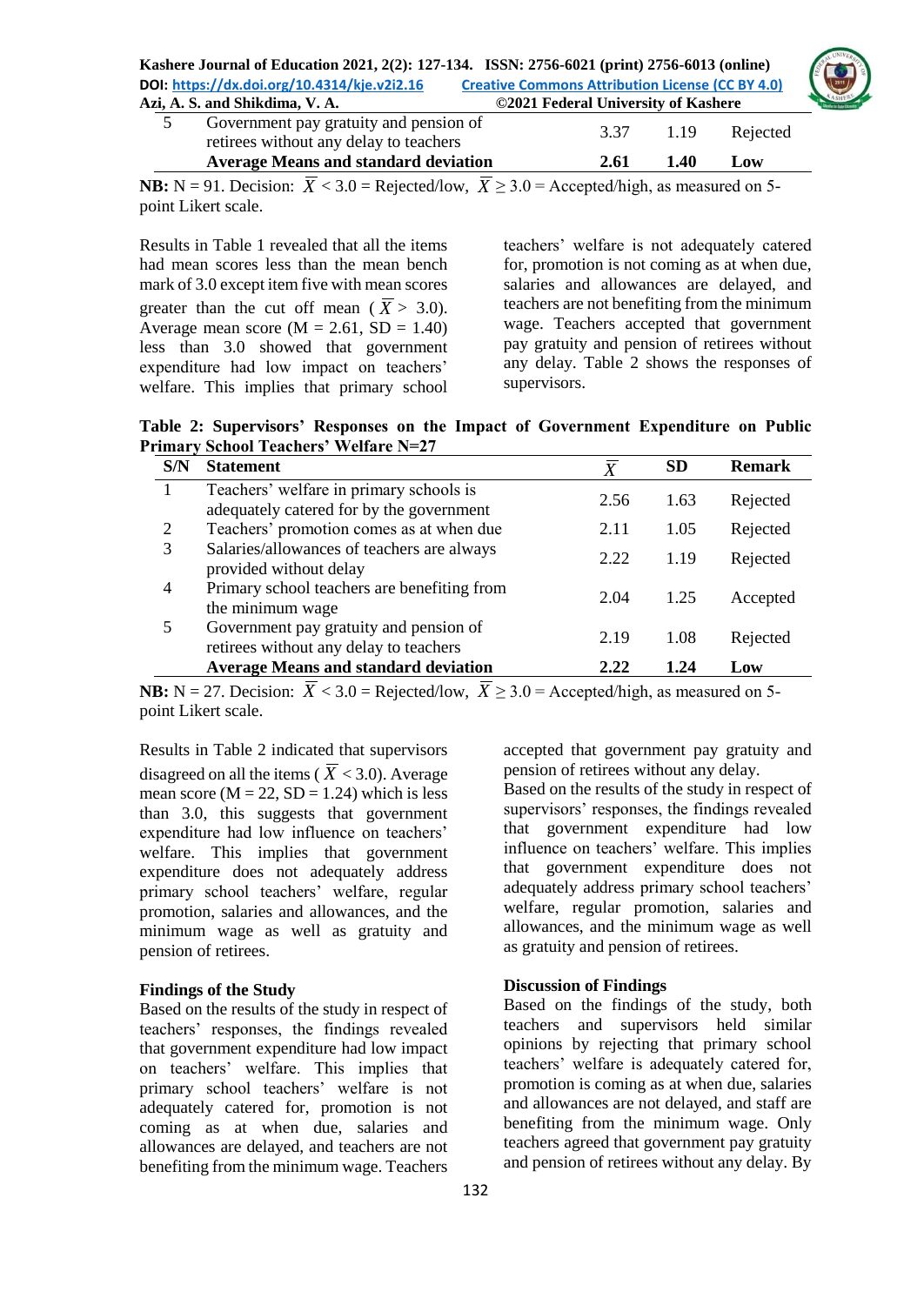#### **Kashere Journal of Education 2021, 2(2): 127-134. ISSN: 2756-6021 (print) 2756-6013 (online) DOI: <https://dx.doi.org/10.4314/kje.v2i2.16> [Creative Commons Attribution License](http://creativecommons.org/licenses/by/4.0/) (CC BY 4.0) Azi, A. S. and Shikdima, V. A. ©2021 Federal University of Kashere**



implication, inadequate welfare experienced by teachers in public primary schools as a result of underfunding by government, has a negative impact on their productivity and performance generally. This finding corroborates with the finding of Oriakhi and Ameh (2014) which revealed that most teachers in Nigeria suffer from poor take home pay, poor management and poor intrasectorial allocation due to underfunding, which has a negative effect on their welfare. This implies that public primary school teachers are not well motivated by government.

## **Conclusion**

This study examined the impact of government expenditure on public primary school teachers' welfare in Jos -South Local Government Area of Plateau State. The findings of the study revealed that public primary school teachers' welfare is not adequately catered for by government. The implication of this finding is that public primary school teachers are not well motivated by government to put in their best, and this has a negative effect on the academic performance of public primary school pupils.

### **Recommendations**

Based on the findings of the study, the following recommendations were made:

1. Government should increase the budget allocation to the education sector in general and the primary education sector in particular. This can be achieved by increasing the allocation to at least meet the 26 percent benchmark as recommended by UNESCO. In addition, Parents, well spirited individuals and corporate organizations on their part can support government by giving out some incentives to teachers in order to motivate them and enhance their productivity.

# **References**

Akpan, C. P. & Ita, A. A. (2015). Teacher professional development and quality universal basic education in Lagos State, Nigeria. *Global Journal of Arts,* 

*Humanities and Social Sciences*, 3(9), 65-76.

Awotunde, P. O. & Ugodulunwa, C. A. (2007). *Practical steps to research in education*. Jos: Deka publications.

- Defranzo, S. (2015). Benefit from 3 types of survey research. Retrieved from *https://www. Sapsurvey.com/blog/benefit-3-typessurvey-research/*
- Elumah, L. O., Shobayo, P. B. & Adeleke G. S. (2017). Human resource management practices and corporate financial performance: an empirical study of public and private companies in Nigeria. *Journal of Pak Research Management Science*, 1(1), 20-27.
- Federal Government of Nigeria (2013). *Inspectorate division document. Nigeria*: Federal Ministry of Education
- Hanushek, E. A., & Woessmann, L. (2008). The role of cognitive skills in economic development. *Journal of Economic Literature*, 46(3), 607-618.
- Igbogi, A. (2018). Teachers' Welfare and commitment as determinants of productivity in Bayelsa State, Nigeria. *International journal of scientific research in education,* 11(6), 1041-1058.
- Oriakhi, D. E. & Ameh, G. (2014). *Government expenditure and the development of the education sector in Nigeria: An Evaluation.* Retrieved from [www.arabianjbmr](http://www.arabianjbmr/) .com.
- Rostow, W. W. & Musgrave, R. A. (1969). *Public finance in theory and practice.* U.S.A: McGraw-Hill Book Company.
- UNESCO (2019). *Global education monitoring report: Migration, displacement and education*. Paris: United Nations Educational, Scientific, and Cultural Organization.